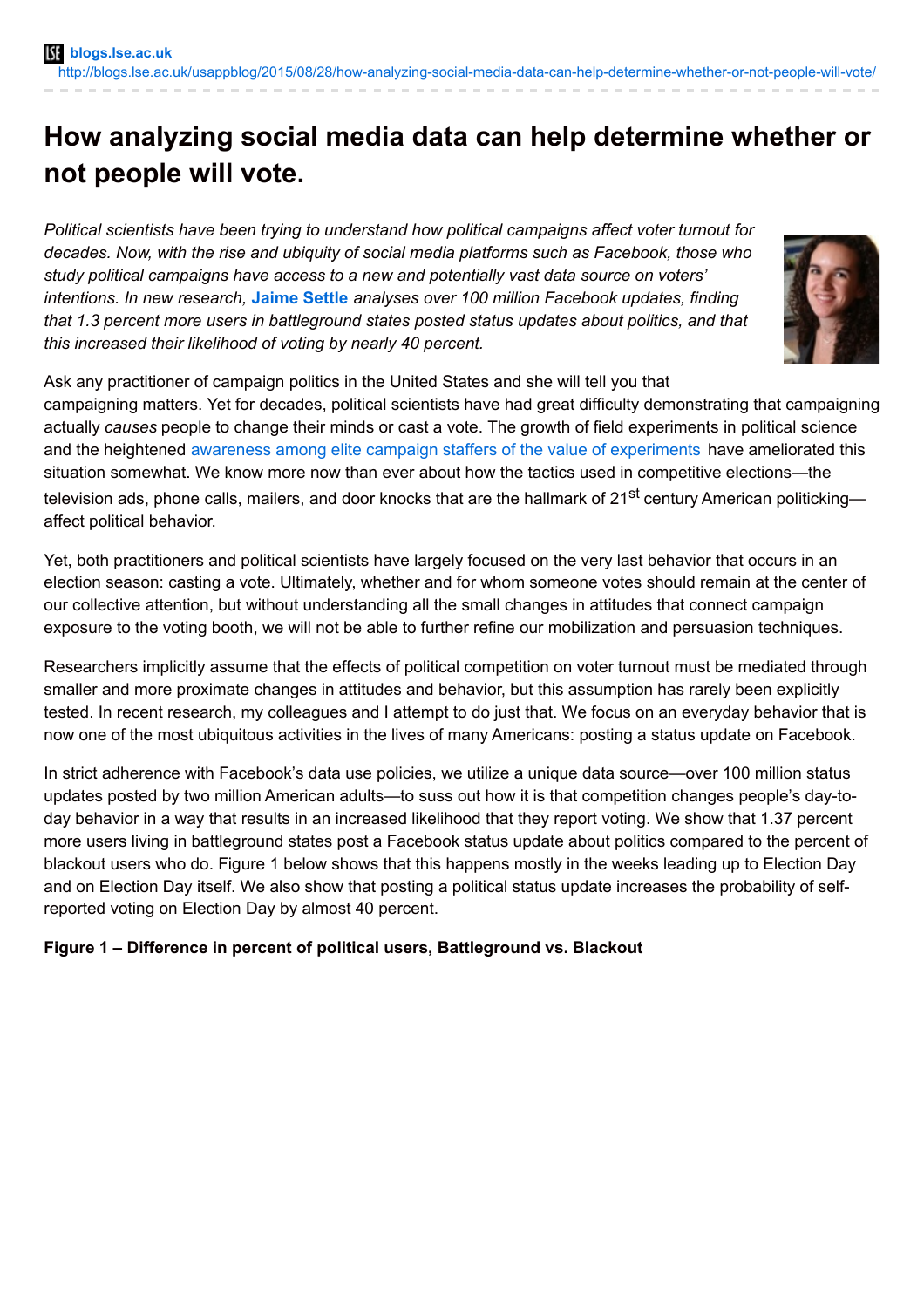

## *The effect of battleground status on users' political status update posting. The figure shows the differences between the percent of users making a political post in the battleground states as compared with the blackout states, during five different time periods of the 2008 campaign.*

Our research is important for two reasons. First, our results help us understand something about the American political experience that has historically been incredibly difficult to measure: minute changes in people's daily behavior. This is one of the first examples of a "big data" social media study testing hypotheses derived from the political behavior literature. As we write in the paper, new techniques rooted in computational social science can be applied to new data sources to "offer the possibility of moving beyond snapshots to a [minute-by-minute](http://www.sciencemag.org/content/323/5915/721) motion picture of the dynamic political engagement of the American public. Scholars interested in studying how people behave politically can come closer to realizing the long-desired goal of characterizing that behavior as it happens —while it happens—in the real world. For the first time, we can capture what people are thinking and talking about with regard to politics as those opinions and conversations are formed."

Social media data allow us to capture novel behaviors, like status update posting, that may not necessarily entail high levels of interest in or knowledge about the campaign or politics, yet appear to affect voting behavior. Although we imagine that on average, people who post political status updates are more interested in politics, the behavior is conceptually distinct from campaign interest. A person who posts, "I am so tired of all of these campaign commercials and wish that they would stop" would be coded in our study as having posted a political status update, but this person may not be likely to report on a survey that he is interested in the campaign or may not be able to report anything substantive about the candidates.

Furthermore, analyzing social media data is important because it complements and extends the more traditional approaches social scientists have used to gather data. The large scale of social media data—creating the possibility of studying *everyone* who engages in a behavior, not just small, albeit representative, samples— makes it much easier to tease out complex relationships between different variables. Additionally, collecting unobtrusive data measuring people's political behaviors help researchers avoid some of the problems that can make it hard to